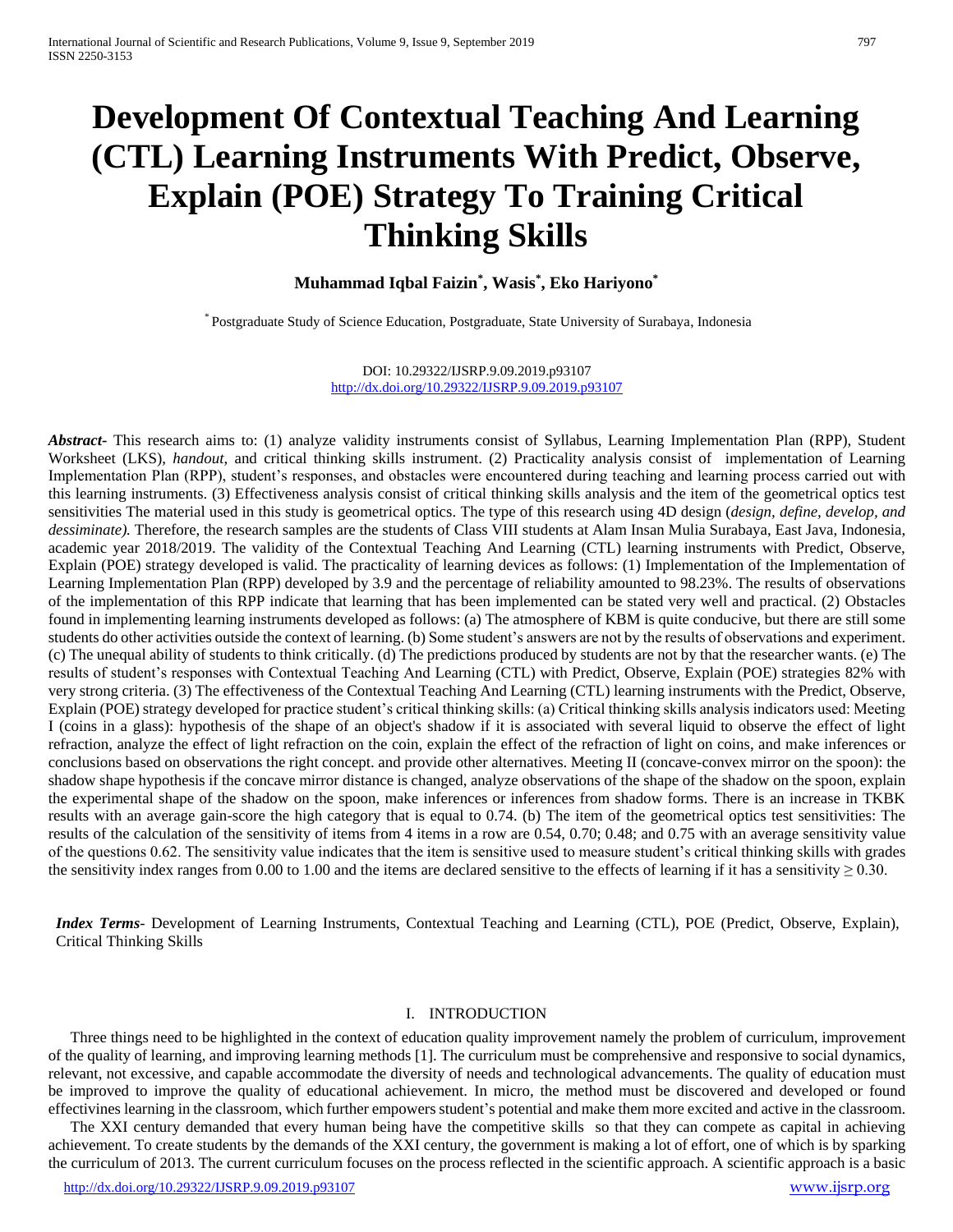concept that embodies, inspires, strengthen, and underlying thinking about how the learning method applied based on certain theories. The expected achievement of implementation this curriculum is students who have the creativity and ability to support their careers going forward [2].

A glimpse of the scientific approach can be seen focusing on student's thinking skills. Students are asked to ask questions, observing objects to prove the results of their thinking, analyzing results their observations, and communicate the results of their discussion. This matter shows that these steps are relevant in learning student's critical thinking skills. Critical thinking is an ideal goal in education because prepare students for maturity [3]. Prepare learners for adult life does not mean giving to they are something that is ready but includes the students inside the fulfillment of his own development and the direction of his development alone or self-direction. In the process of critical thinking, it takes time enough is available in the analysis to reach conclusions as well the decision to act, this is what will train students to continue develop into someone with better competence. In-Law No.20 of 2003 concerning SISDIKNAS, explained that education is away planned to realize active learning and developing the potential of students to have religious-spiritual power, self control, personality, intelligence, noble character and necessary skills himself, society, nation, and state.

Physics is a systematic study of physical symptoms universe. The study and practice of science involves three main elements namely process, attitude, and product [4]. These three elements expected to be reflected in the learning process of science. Science learning process one of which can be implemented through the experimental method. Through a questionnaire has been distributed to 10 students randomly, it is known that students are still experiencing difficulty in conducting meaningful and systematic experiments, this questionnaire distributed at the Alam Insan Mulia Surabaya School that 3 of 10 students were declared difficulty in determining the experimental hypothesis while 4 students states do not yet understand what a hypothesis is and how systematic the experiment is and another student expressed understanding.

The unevenness of students' understanding of critical thinking skills contained in the distributed questionnaire, encourage researchers to find effective solutions so students can think critically and can build their knowledge to get results more meaningful learning. Critical thinking is capable of giving reasons, thinking reflectively and focused on what to decide what to do or what to believe [5]. To build student knowledge required the teacher's role in following up on the lack of critical thinking skills especially in physics. Students need to be encouraged to construct knowledge in his mind [6]. In line with the statement Schwarz and Gwekwerere, the theory of constructivism also revealed that: "Basically every individual since childhood can construct his knowledge. Knowledge which is constructed by students as subjects, it will become meaningful knowledge [7]. In the learning process with experimental methods, students are allowed to experience themselves or do itself, following a process, observing an object, analyzing, prove and draw your conclusions about an object, state or something process [8]. Students can be taught to construct their thoughts through experimental activities [9]. The same things, POE activities students are faced with the situation and asked to predict what will happen if changes are made towards the situation. When changes take place students are asked to observe carefully the process and results of the change. Furthermore, students are asked to mention and explain the differences between the results they expect it to happen with what happened. Therefore, this research use Contextual Teaching And Learning (CTL) Learning Instruments with Predict, Observe, Explain (POE) Strategy to training critical thinking skills.

# II. EXPERIMENTAL METHOD

# *2.1 General Background of Research*

The main purpose of this research to development of *Contextual Teaching and Learning* (CTL) learning instruments with *Predict, Observe, and Explain* (POE). This research was conducted in students at Alam Insan Mulia Surabaya, East Java, Indonesia, academic year 2018/2019. Development consist of validity instruments analysis, practicality analysis, and effectiveness analysis.

# *2.2 Sample of Research*

The sample in this research was 10 students at Alam Insan Mulia Surabaya, East Java, Indonesia, academic year 2018/2019.

# *2.3 Instrument and Procedures*

The development of *Contextual Teaching and Learning* (CTL) learning instruments with *Predict, Observe, and Explain* (POE) using 4D design (*design, define, develop, and dessiminate).* Validity instruments analysis consist of Syllabus, Learning Implementation Plan (RPP), Student Worksheet (LKS), *handout*, and critical thinking skills instrument. Practicality analysis consist of implementation of Learning Implementation Plan (RPP), student's responses, and obstacles were encountered during teaching and learning process carried out with this learning instruments. Effectiveness analysis consist of critical thinking skills analysis and the item of the geometrical optics test sensitivities The material used in this study is geometrical optics.

# *2.4 Data Analysis*

# a. Validity Instruments Analysis

Data or information about the validity of learning instruments which includes Syllabus, Learning implementation plan (RPP), Student Worksheet (LKS), handout, and critical thinking skills instrument. The assessment data were analyzed descriptively with qualitative. The data is obtained using a instrument validation sheet learning and based on validator score, then analyzed with calculates the average value given by the validator. In this research, passing grade is the average score (X) of the results of the assessment expert. Based on the average value of the validator used to determine the quality of learning instruments. These results can then be categorized as in the table below [10].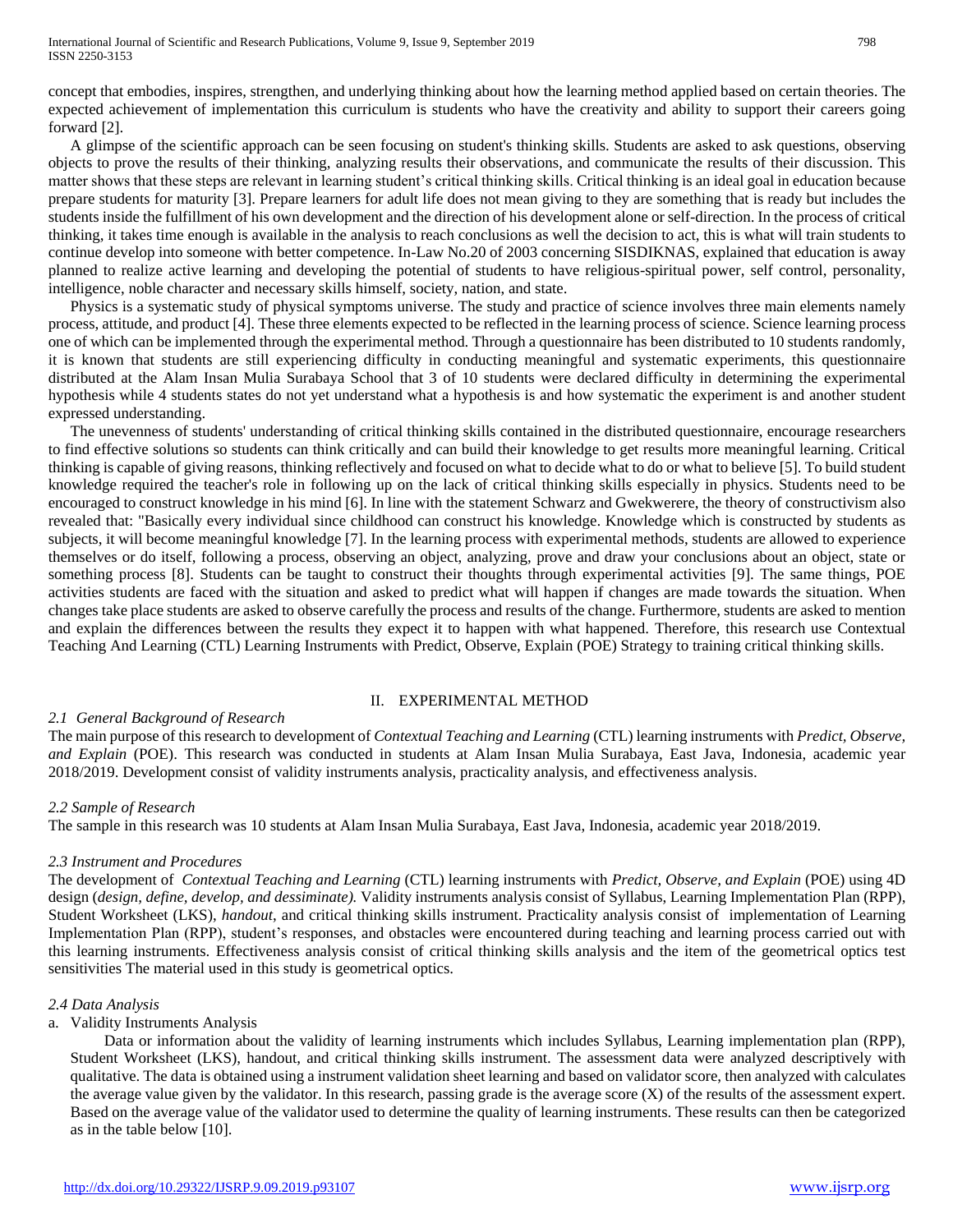|     | <b>Table 1.</b> Categories of Learning Instruments from Validator |                    |  |
|-----|-------------------------------------------------------------------|--------------------|--|
| No. | Score                                                             | Category           |  |
|     | $1.00 - 1.80$                                                     | Sangat tidak valid |  |
| 2.  | $1.90 - 2.70$                                                     | Tidak valid        |  |
| 3.  | $2.80 - 3.6$                                                      | Valid              |  |
|     | $3.70 - 4.00$                                                     | Sangat Valid       |  |

b. Implementation of Learning Implementation Plan (RPP) The observational data of learning implementation obtained in the form scores in the range 1-4, with category  $1 = \text{tidak baik}$ ,  $2 =$ kurang baik,  $3 =$  baik, and  $4 =$  sangat baik. Scores for each of the same aspects obtained from all the meetings that have been held, are averaged, then interpreted in the form of scores as follows:

| $\sim$ . The distribution of the control and the control of $\sim$ |             |                                                                                |  |
|--------------------------------------------------------------------|-------------|--------------------------------------------------------------------------------|--|
|                                                                    |             | Table 2. Interval Scores and Criteria for Average Implementation Learning Mode |  |
| No.                                                                | Score       | Category                                                                       |  |
|                                                                    | LOO - 1.80. | Sangat tidak valid                                                             |  |

|    | $1.00 - 1.80$ | Sangat tidak valid |
|----|---------------|--------------------|
| 2. | $1.90 - 2.70$ | Tidak valid        |
| 3. | $2.80 - 3.6$  | Valid              |
|    | $3.70 - 4.00$ | Sangat Valid       |

The reliability of the observations sheet of the lesson plan is calculated by the formula following [11].

$$
R = \left(1 - \frac{A - B}{A + B}\right) \times 100\%
$$

Information:

R: instrument reliability (percentage of agreement)

A: higher score from validator

B: lower score from validator

c. Student's Responses Analysis

Data or information about student's responses to learning obtained by distributing questionnaires to students. Student gives the response to learning by choosing an appropriate statement consists of two categories namely yes and no or called the Guttman scale. Students answer Yes is worth (1) and students answer Not worth (0). Data were analyzed based on the group of respondents who answered "Yes" and the group of respondents who answered "No". Accordingly mathematically can be written as follows:

$$
P = \frac{\Sigma K}{\Sigma N} x 100\%
$$

Information:

 $P =$  percentage of student's responses

 $\Sigma K$  = Number of students who chose the answer Yes or No

 $\Sigma N$  = Number of students who filled out the questionnaire

The percentage of student responses converted by criteria [12] as following:

Figures  $0\%$  -  $20\%$  = Sangat lemah

Figures 21 % - 40 % = Lemah

Figures 41 % - 60 % = Cukup

Figures 61 % - 80 % = Kuat

Figures 81 % - 100 % = Sangat kuat

d. Critical Thinking Skills Analysis

The data of student's critical thinking skills were analyzed through the rubric of critical thinking. The rubric of critical thinking skills used in this study multilevel scale, statement followed by columns which shows the scoring levels with the appropriate scaling scale with predetermined criteria, where a score of 4 if the student's answers are "sangat benar"; score 3 if the student answers are "benar"; a score of 2 if the student answers are "cukup benar", score 1 if the student answers are "kurang benar". Data obtained in this study is quantitative data that is data about critical thinking skills test scores content based on optical topics. Level of student's critical thinking skills analyzed descriptively quantitative with percentages to describe level of achievement of each indicator of critical thinking skills.

> critical thinking skills  $=\frac{scores~obtained~by~students}{\sqrt{1-\frac{1}{c}}$ total scores

After obtaining the results of the percentage of student's critical thinking skills, the researcher determines the category of student's critical thinking skills. Gift the category aims to find out the percentage qualifications of thinking ability critical of students. Critical thinking skills can be divided into 4 categories, namely: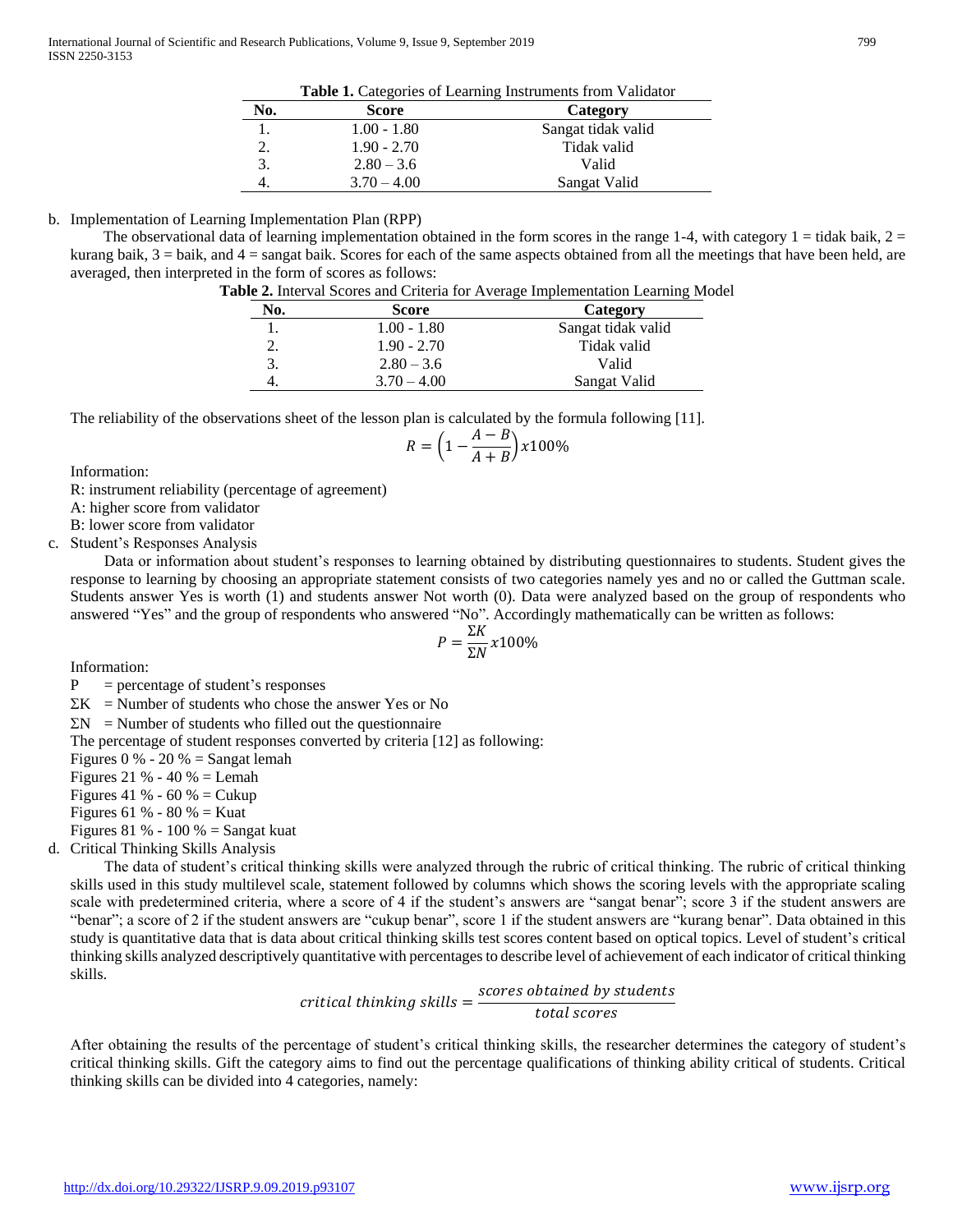| Table 3. Categories of Critical Thinking Skills |                             |                      |  |
|-------------------------------------------------|-----------------------------|----------------------|--|
| No.                                             | <b>Score</b>                | Category             |  |
|                                                 | $\leq$ 25.00 - $\leq$ 43.75 | Sangat kurang kritis |  |
| 2.                                              | $\leq$ 43.75 - $\leq$ 62.50 | Kurang kritis        |  |
| 3.                                              | $<62.50 - < 81.25$          | Kritis               |  |
|                                                 | $\leq 81.25 - \leq 100.00$  | Sangat kritis        |  |

Meanwhile, to find out the change in critical thinking skills score analyzed using the N-Gain equation [13].

 $N$  Gain =  $\frac{score_{possest} - score_{pretest}}{sqrt{score_{pretest}}}$ score<sub>maximal</sub> – score<sub>pretest</sub>

|  |  | Table 4. Criteria of Score (N-gain) of Students Before and After Learning |  |  |
|--|--|---------------------------------------------------------------------------|--|--|
|  |  |                                                                           |  |  |

| No. | Score         | Category |  |
|-----|---------------|----------|--|
|     | > 0.70        | Tinggi   |  |
| ـ.  | $0.30 - 0.70$ | Sedang   |  |
|     | < 0.30        | Rendah   |  |

# e. Obstacles in learning process

Constraints during the implementation of teaching and learning activities were analyzed with descriptive qualitative that the observer and researcher give note the obstacles that occur in the implementation of learning as many as two meetings were accompanied by advice from observers.

# III. RESULT AND DISCUSSION

# a. Validity Instruments Analysis

1. Syllabus

The syllabus developed in this study is in the form of a plan on a subject uses KTSP because of the curriculum in force in the place of this research is the KTSP curriculum which includes KD, subject matter, indicators, learning objectives, learning activities, assessment, time allocation, and learning resources. The average value of the results of the syllabus validation has been done based on the assessment of 2 validators. It can be seen that overall, syllabus developed has an average of 3.5 and the percentage reliability of 98.9%. The results of this validation indicate that the syllabus is developed valid so that it can be used in stages implementation.

# 2. Learning Implementation Plan (RPP)

Validation of Learning Implementation Plan (RPP) is carried out by two experts to examine the feasibility of the lesson plan before being piloted in the activity learning. This study aims to provide responses and input on the lesson plans that have been developed by researchers to be obtained instruments that meet the good category and are subsequently valid for use in learning. The RPP can be used in the data collection process at school because the results of the study by experts can be said to be valid. The overall validator's rating the RPP developed is 3.2 and is reliable with value by 94.57%. The results of this validation indicate that the RPP is developed valid so that it can be used in stages implementation.

# 3. Student Worksheet (LKS)

The following are the evaluations given by the validator towards the worksheet that has been produced (developed). The overall validator's evaluation of the worksheet developed is of 3.2 and reliable with a value of 96.24%. The results of this validation show that the worksheet developed is valid so that it can be used at implementation.

4. Handout

This study uses the material "Geometry Optics Material" on students class VIII at School of Nature Insan Mulia Surabaya academic year 2019/2020. Material which has been selected is displayed in the form of a handout developed by researchers. The overall validator's rating handout developed is 3.1 and reliable with a value of 96.18%. The results of this validation indicate that the LKS are developed valid so that it can be used in stages implementation.

# 5. Critical Thinking Skills Instrument

TKBK in this study aims to measure critical thinking skills is based on indicators of critical thinking according developed by researchers. The number of TKBK questions in this study was 4 question item. The 4 items (attachment) include 1 question with indicators analysis, 1 question with evaluation indicators, 1 question with indicators hypothesis/prediction, and 1 problem with the indicator concluded. The average values of the two validators against TKBK instruments are 3.4 and the results of the calculation of reliability TKBK equipment is 96.30%. Based on the review and assessment results the validator, the TKBK device can be said to be valid and can be used in this study

# b. Practicality Analysis

1. Implementation of Learning Implementation Plan (RPP)

The process of learning activities was observed by two observers aiming to find out the level of implementation of the Learning Implementation Plan (RPP) that has been developed. Observations made using an instrument for observing the implementation of the lesson plan. RPP used using POE-based contextual learning (predict, observe, explain) which was developed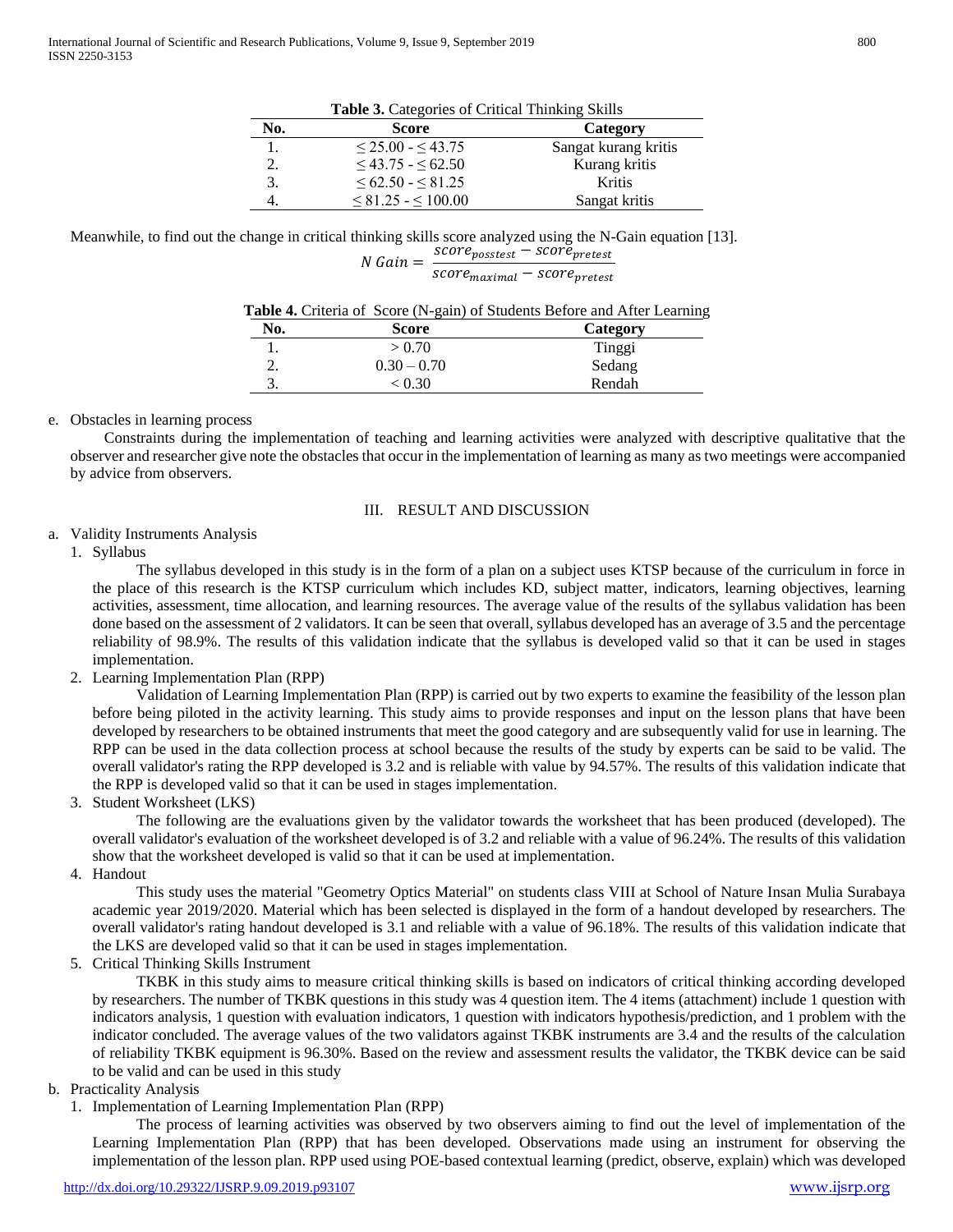International Journal of Scientific and Research Publications, Volume 9, Issue 9, September 2019 801 ISSN 2250-3153

in 8 phases, namely:

Phase 1: Deliver the objectives and contextualization of learning material leftover (problem orientation)

Phase 2: Predict

Phase 3: Observing

Phase 4: Formulate the problem and propose a hypothesis

Phase 5: Perform experiments and collect data

Phase 6: Analyze data and formulate conclusions

Phase 7: Communicate the results of the experiment

Phase 8: Evaluation

In each phase above an explanation of the learning activities is described in the RPP. A whole observing the implementation of learning lesson plans amounting to 3.9 and the percentage of reliability of 98.23%. Observation results of the implementation of this RPP shows that learning that has been implemented can be stated very good and practical.

2. Student's Responses

The implementation of learning in this study also took data about student responses to the learning process that has been followed. Students are asked to respond this learning by filling out the student response sheet. The average of student's responses are 82% with strong catagories.

3. Obstacles

During the process of learning activities in this study, of course not regardless of obstacles or obstacles that affect the success to achieve the expected learning goals.

| Table 5. Obstacles In Conducting Research |                                                 |                                             |  |  |
|-------------------------------------------|-------------------------------------------------|---------------------------------------------|--|--|
| No.                                       | <b>Obstacles</b>                                | <b>Alternative Solution</b>                 |  |  |
| 1.                                        | The atmosphere of the KBM is quite conducive    | The teacher should give more interesting    |  |  |
|                                           | but some students are still there who do other  | learning so all students are more pay       |  |  |
|                                           | activities outside learning context             | attention to learning                       |  |  |
| 2.                                        | Some student's answers are lacking in           | Special assistance is given to students who |  |  |
|                                           | accordance with the results of observations and | are constructivist.                         |  |  |
|                                           | experiment                                      |                                             |  |  |
| 3.                                        | Uneven critical thinking skills                 | Development of instruments that are         |  |  |
|                                           |                                                 | both as well as the teacher's role as       |  |  |
|                                           |                                                 | the facilitator will support                |  |  |
|                                           |                                                 | student's critical thinking skills          |  |  |
| 4.                                        | Predictions produced by students less in        | Researchers should provide more authentic   |  |  |
|                                           | accordance with which the researcher wants      | example better understood by students       |  |  |

# c. Effectiveness analysis

1. Critical Thinking Skills Analysis

Learning instruments developed by researchers must also meet effective element when used in learning activities. Effectiveness of the device this learning is known from TKBK result data. TKBK result data is used to measure student's critical thinking skills. This treatment is carried out twice namely at the beginning before (pretest) and after learning (posttest) using Contextual Teaching and Learning (CTL) learning with the Predict, Observe, Explain (POE) strategy. The result of this analysis are 0,74 with high N-Gain.

2. The Item of The Geometrical Optics Test sensitivities

The TKBK also determines the sensitivity of the items used. This sensitivity is used to state that the question is appropriate to use in practicing critical thinking skills. Average the item of the geometrical optics test sensitivities have 0,62 and sensitive categories.

# IV. CONCLUSION

Based on the description of the research findings, it can be concluded that Contextual TeachingAnd Learning (CTL) learning instruments with Predict, Observe, Explain (POE) strategy at junior high school, academic year 2018-2019 with Geometry Optics material developed by researchers is feasible used to practice student's critical thinking skills. The validity of the Contextual Teaching And Learning (CTL) learning instruments with Predict, Observe, Explain (POE) strategy developed is valid. The practicality of learning devices as follows: (1) Implementation of the Implementation of Learning Implementation Plan (RPP) developed by 3.9 and the percentage of reliability amounted to 98.23%. The results of observations of the implementation of this RPP indicate that learning that has been implemented can be stated very well and practical. (2) Obstacles found in implementing learning instruments developed as follows: (a) The atmosphere of KBM is quite conducive, but there are still some students do other activities outside the context of learning. (b) Some student's answers are not by the results of observations and experiment. (c) The unequal ability of students to think critically. (d) The predictions produced by students are not by that the researcher wants. (e) The results of student's responses with Contextual Teaching And Learning (CTL) with Predict, Observe, Explain (POE) strategies 82% with very strong criteria. (3) The effectiveness of the Contextual Teaching And Learning (CTL) learning instruments with the Predict, Observe, Explain (POE) strategy developed for practice student's critical thinking skills: (a) Critical thinking skills analysis indicators used: First meeting (coins in a glass): hypothesis of the shape of an object's shadow if it is associated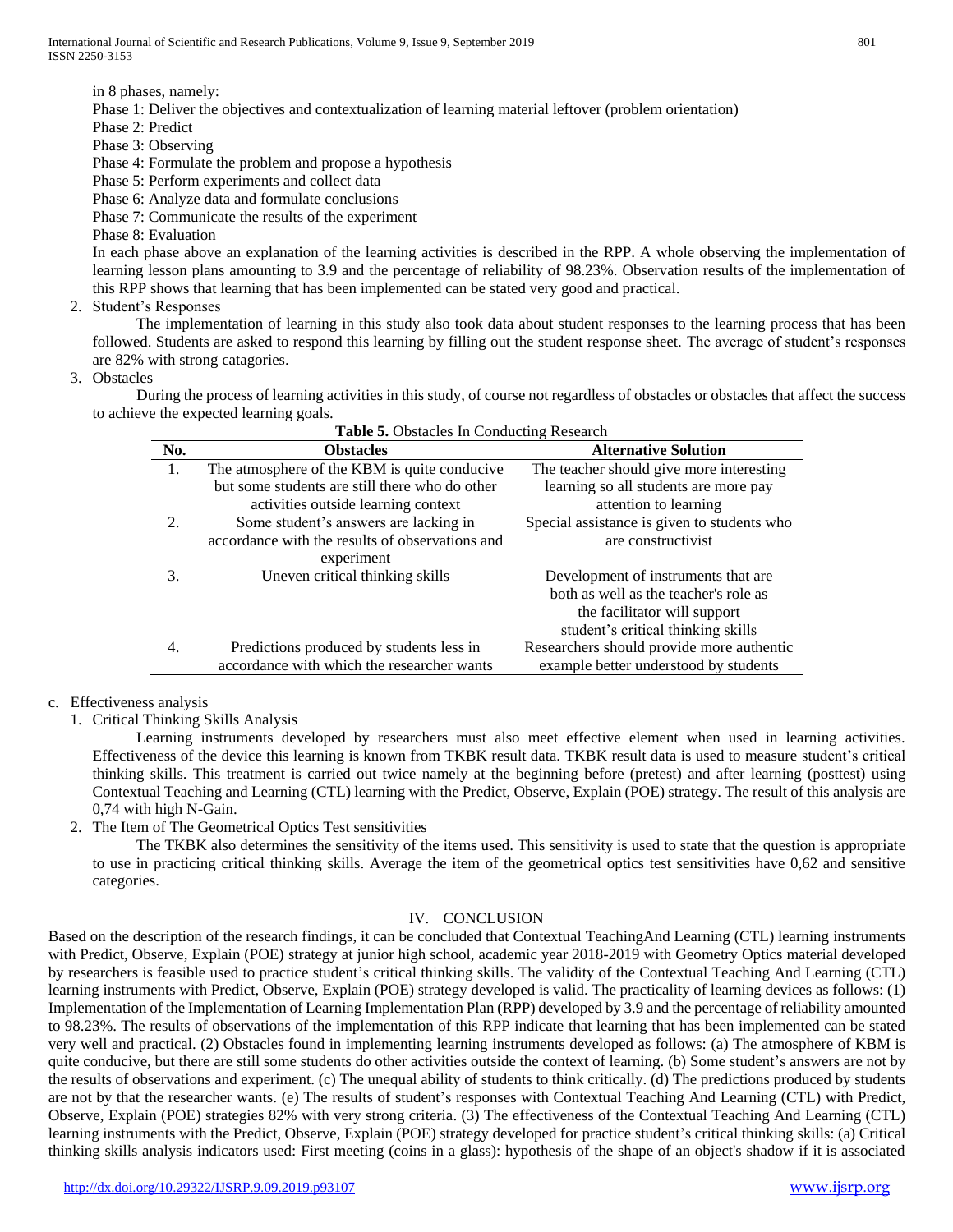with several liquid to observe the effect of light refraction, analyze the effect of light refraction on the coin, explain the effect of the refraction of light on coins, and make inferences or conclusions based on observations the right concept. and provide other alternatives. Second meeting (concave-convex mirror on the spoon): the shadow shape hypothesis if the concave mirror distance is changed, analyze observations of the shape of the shadow on the spoon, explain the experimental shape of the shadow on the spoon, make inferences or inferences from shadow forms. There is an increase in TKBK results with an average gain-score the high category that is equal to 0.74. (b) The item of the geometrical optics test sensitivities: The results of the calculation of the sensitivity of items from 4 items in a row are 0.54, 0.70; 0.48; and 0.75 with an average sensitivity value of the questions 0.62. The sensitivity value indicates that the item is sensitive used to measure student's critical thinking skills with grades the sensitivity index ranges from 0.00 to 1.00 and the items are declared sensitive to the effects of learning if it has a sensitivity  $\geq 0.30$  [14].

#### ACKNOWLEDGMENT

Authors wishing to acknowledge assistance or encouragement from supervisor, colleagues and Acknowledgments section immediately following the last numbered section of the paper.

#### **REFERENCES**

- [1] Subandono A 2007 *Pengaruh Life Skill Diklat Kimia Produktif Dan Prestasi Belajar Diklat Kewirausahaan Terhadap Minat Berwirausaha Pada Siswa SMK Kimia Industri Theresiana Semarang* [Skripsi] Semarang: Universitas Negeri Semarang
- [2] Musfikon H M & Nurdyansyah 2015 *Pendekatan Pembelajaran Saintifik* Sidoarjo: Nizamila Learning Center (NLC)
- [3] Tilaar J & Lody P H A R 2011 *Pedagogik Kritis, Perkembangan Substansi dan Perkembangannya di Indonesia* Jakarta: Rineka Cipta
- [4] Ibrahim M 2010 *Dasar-Dasar Proses Belajar Mengajar* Surabaya: Unesa University Press
- [5] Ennis R H 1985 *Goals for A Critical Thiking Curriculum Costa A L (Ed) Developing Minds A Resource Book for Teaching Thinking* Alexandra Virginia: Assosiation for Supervisions and Curriculum Development (ASCD)
- [6] Schwarz C V & Gwekwerere Y N 2006 Using a Guided Inquiry and Modeling Instructional Framework (EIMA) to Support Preservice K-8 Science Teaching *Science Education* Vol 9, 158 – 186 2007
- [7] Mastuang M & M A S 2018 Meningkatkan Keterampilan Proses Sains Dengan Model Inkuiri Terbimbing Pada Siswa Kelas X PMIA 3 DI SMAN 3 Banjarmasin *Berkala Ilmiah Pendidikan Fisika* 4(3) 228
- [8] Sanjaya W 2013 *Strategi Pembelajaran Berorientasi Standar Proses Pendidikan* Jakarta: Kencana
- [9] Djamarah S B & Aswan Z 2010 *Strategi Belajar Mengajar* Jakarta: Rineka Cipta
- [10] Lexy J M 2006 *Metodologi Penelitian Kualitatif Edisi Revisi* Bandung
- [11] Riduwan 2012 *Skala Pengukuran Variabel-variabel Penelitian* Bandung Alfabeta
- [12] Borrich A G 1994 *Observation Skill for Effective Teaching* New York: Mac Millan Publishing Company
- [13] Hake R R 1999 *Analyzing Change/Gain Scores* AREA-D American Education Research Association's Devision D Measurement and Reasearch Methodology
- [14] Aiken L R 1997 Psychological Testing and Assesment (Ninth Edition) Boston: Allyn & Bacon

.